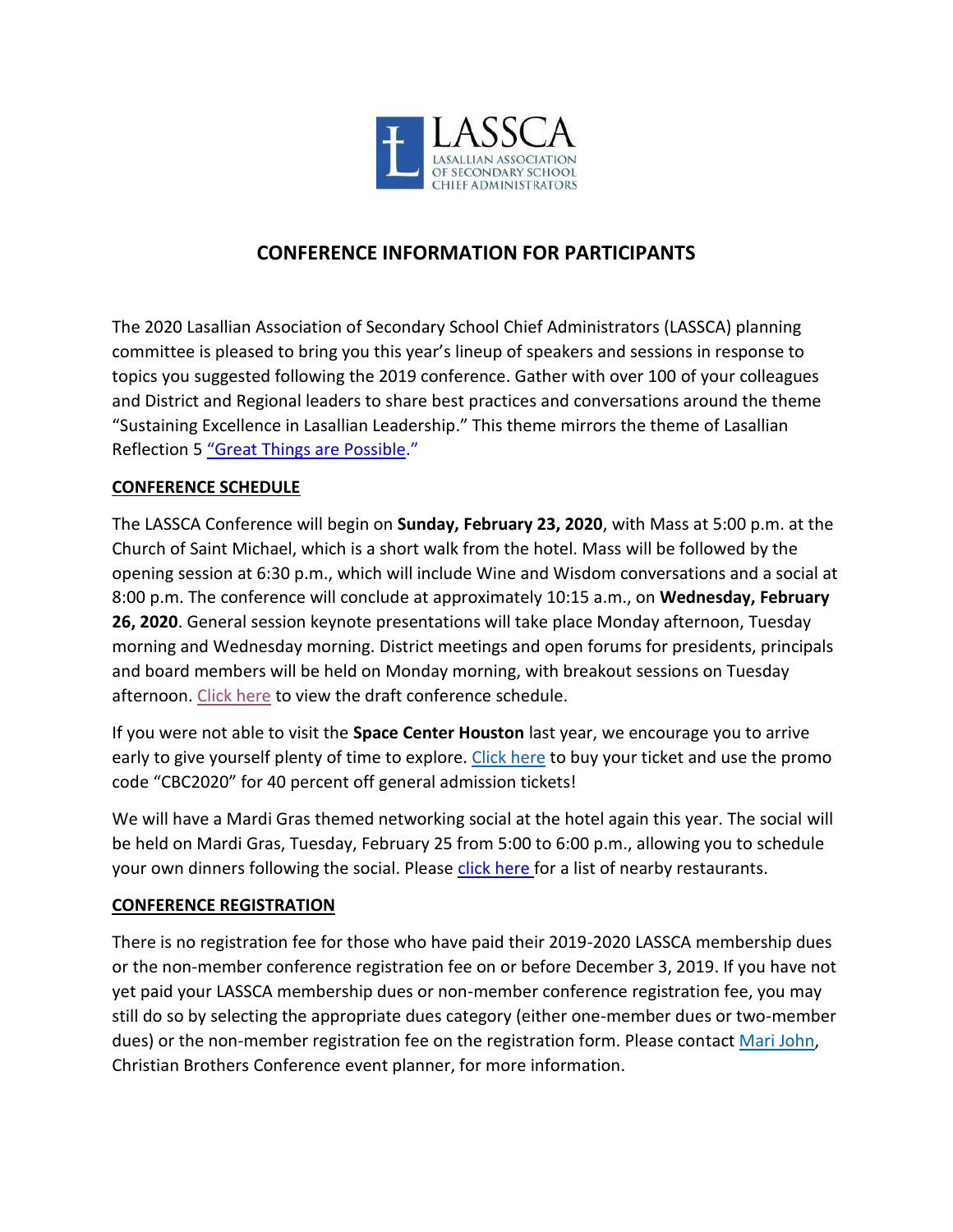The conference registration fee for additional administrators, board leaders, District and Regional leaders and college and university representatives is \$725.00 per person. The fee for all spouses and guests is \$300.00 per person.

All registration fees include the opening social, continental breakfast each morning, lunches on Monday and Tuesday, the District dinner on Monday evening and the group social on Tuesday afternoon.

**Chief administrators must register and pay for their board members.** Please register each person attending the conference from your school, including LASSCA members who have paid their dues. There is a category that does NOT require payment for chief administrators who have already paid their LASSCA dues. **Registration fees will be collected online via credit card during the conference registration process.** Conference registration closes on Friday, February 7, 2020, at 11:59 p.m. (EST).

# **Conference Cancellation Policy**

**LASSCA 2019-2020 membership dues are non-refundable.** Christian Brothers Conference will grant refunds for non-members, additional administrators, board members, District and Regional leaders, college and university representatives and spouse/guests registration cancellations received in writing on or before February 7, 2020, less a \$25.00 administrative fee and a credit card processing fee. No refunds will be granted after February 7, 2020. Cancellation notices must be emailed to [Mari John](mailto:mjohn@cbconf.org) or faxed to (202) 529-0775. Refunds for incorrect or duplicate registrations will be granted, less a \$25.00 administrative fee and a credit card processing fee. All refunds will be in the form of a check mailed within three weeks of receipt of the written request.

# **HOTEL INFORMATION**

JW Marriott Houston by The Galleria 5150 Westheimer Road Houston, TX 77056 Phone: (713) 961-1500

**PLEASE NOTE:** There are two JW Marriott hotels in Houston, the other one is located in downtown Houston, so be sure to come to the JW Marriott Houston by The Galleria at 5150 Westheimer Road. [Click here](https://www.marriott.com/hotels/travel/houjw-jw-marriott-houston-by-the-galleria/) to learn more about the hotel!

# **Christian Brothers Conference Hotel Reservation Policy**

The cost of an attendee's hotel room is not included in the LASSCA dues or LASSCA Conference registration fee and is the sole responsibility of the attendee. Attendees will be asked on the registration form to acknowledge and agree to the conditions of this policy.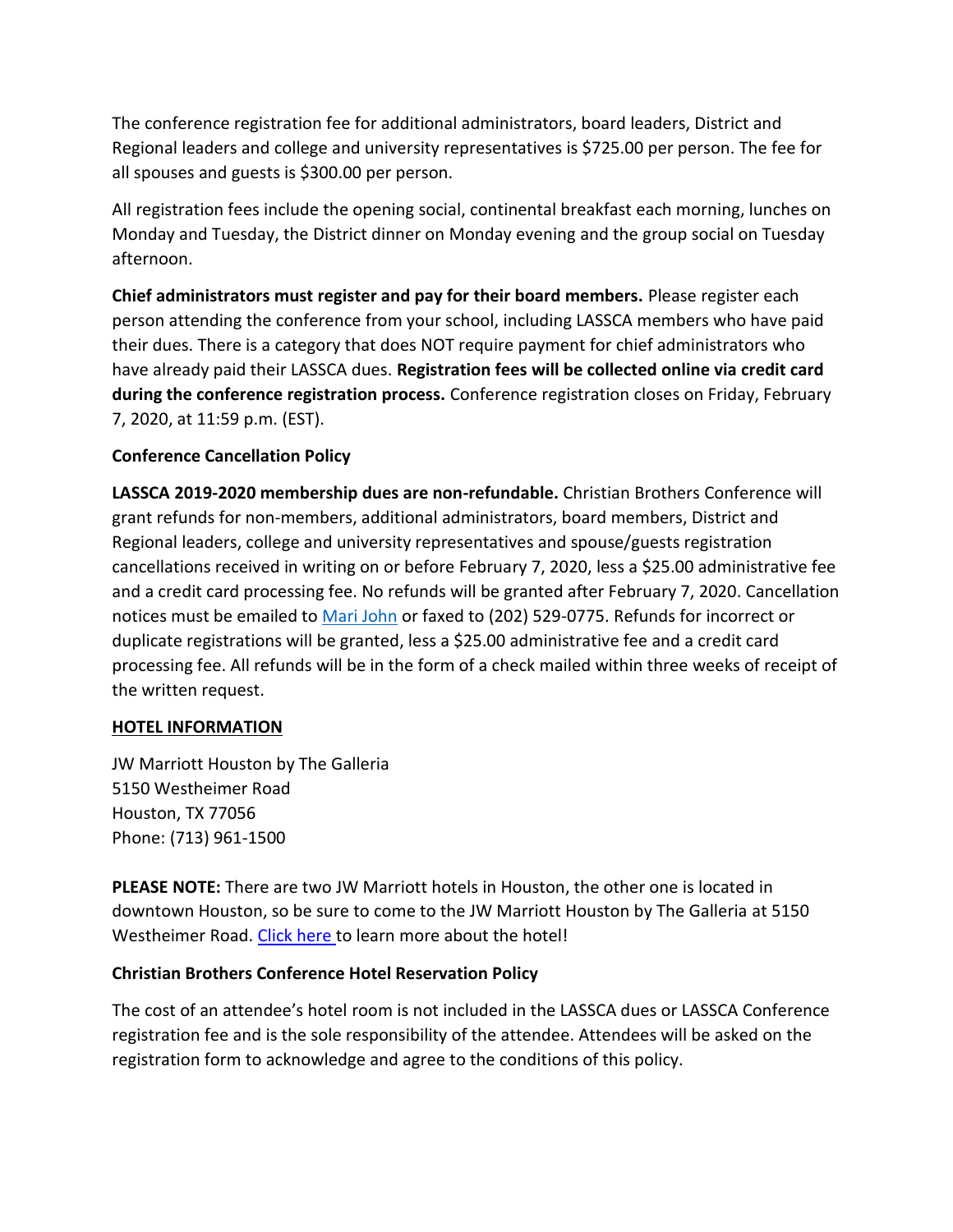### **Hotel Reservations**

Please [click here](https://www.marriott.com/event-reservations/reservation-link.mi?id=1559241115368&key=GRP&app=resvlink) to make your hotel reservation online or call (800) 228-9290 and reference "LASSCA" to make a reservation. The discounted room rate of \$149.00 per person nightly for a standard room, plus local and state sales taxes, currently 17 percent, will be applicable from **Thursday, February 20 through Friday, February 28, subject to availability.**

#### **Reservation Cut-off Date**

The hotel reservation cut-off date is **Thursday, January 30, 2020,** or when the block is sold out. Reservations received after January 30 or after the block is sold out will be accepted only if available and at the hotel's current rate.

#### **Check-in/Checkout**

Check-in time is 3:00 p.m. and checkout is 12:00 p.m.

#### **Payment Procedure**

The hotel will NOT hold any reservation unless secured by a first night room deposit or guaranteed with a major credit card.

#### **Cancellation Policy**

If you must cancel your reservation, notify the hotel no later than five (5) days prior to your planned arrival to avoid being charged a cancellation fee equal to one night's room and tax.

#### **Hotel Amenities**

- 1. On-site dining:
- Stray Horse serves upscale Texas cuisine
- JW Market
- 2. Wi-Fi in all guestrooms and public areas
- 3. Self-parking for overnight guests discounted at 25 percent off per car, per day; valet parking available without discount
- 4. Indoor and outdoor heated swimming pool
- 5. State-of-the-art fitness center with Life Fitness equipment and free weights
- 6. Rental cars available
- 7. Business center with print, fax and photocopy services
- 8. Dry cleaning services

# **TRAVEL**

There are two airports in Houston to fly into. William P. Hobby Airport (HOU) is about a 35 minute drive (16 miles), and George Bush Intercontinental Airport (IAH) is about a 45 minute drive (27 miles) from the JW Marriott Houston by The Galleria.